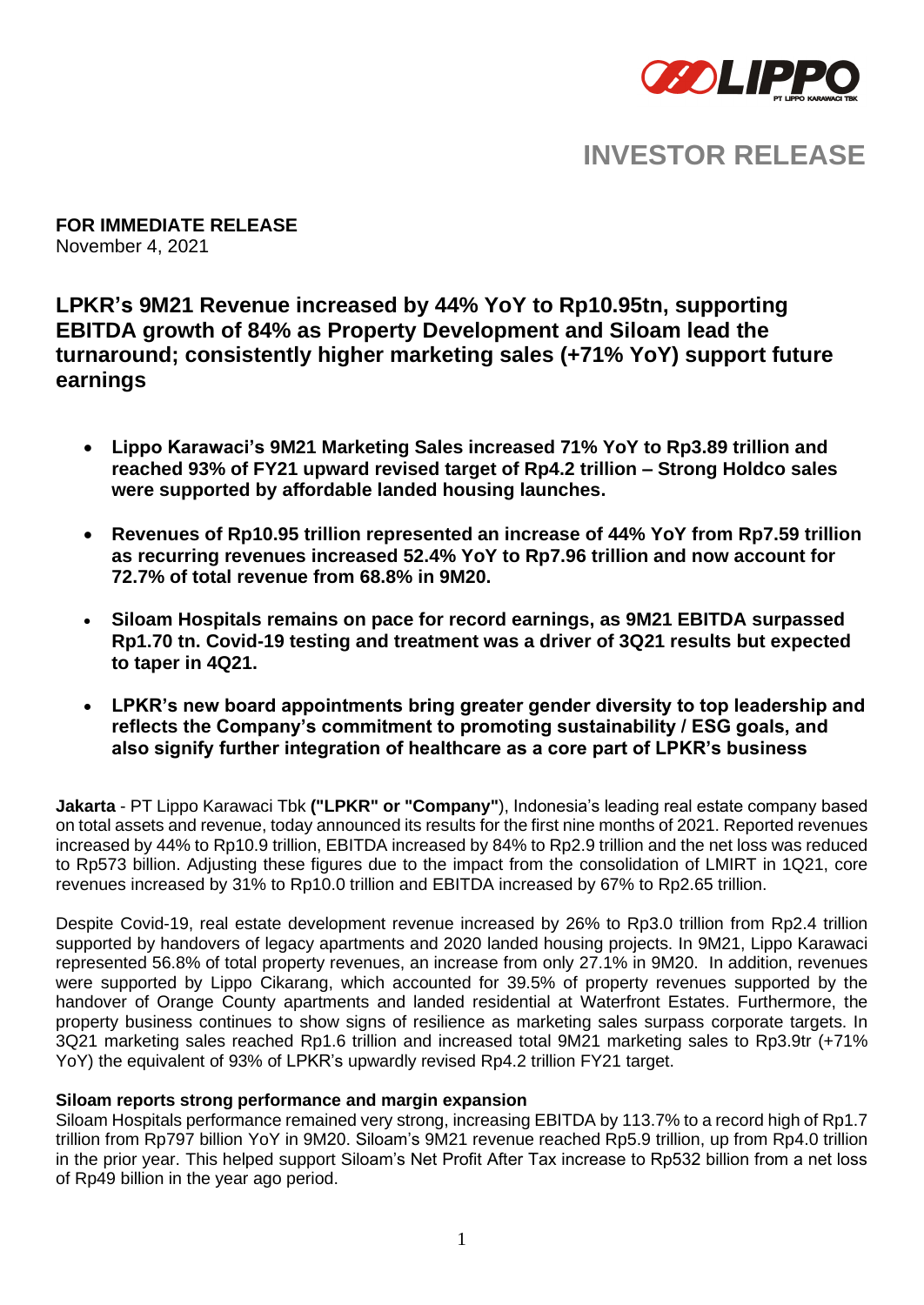

|                                  |       |       | Change  |  |
|----------------------------------|-------|-------|---------|--|
| <b>Income Statement</b>          | 9M21  | 9M20  | YoY     |  |
| <b>ISILOAM P&amp;L BREAKDOWN</b> |       |       |         |  |
| Revenue*                         | 5,889 | 4.014 | 46.7%   |  |
| <b>Gross Profit</b>              | 2,930 | 1,786 | 64.1%   |  |
| Opex                             | 1,227 | 988   | 24.2%   |  |
| <b>EBITDA</b>                    | 1,703 | 797   | 113.7%  |  |
| Net Income After Tax             | 532   | (49)  | 1185.7% |  |
|                                  |       |       |         |  |

\*Siloam restated 9M20 revenue excludes doctor's fee and material costs.

Siloam's results continued to be impacted by Covid-19, and through 9M21, SILO has conducted over 567k PCR tests and more than 1.4 million rapid and serology tests. In 9M21, Covid treatment and testing accounted for 33% of gross operating revenues, or Rp2.6 trillion in revenues from less than Rp851 billion in the year ago. We continue to see positive results from Management's shift of focus from expansion to asset monetization as 8 ramping up non-Covid hospitals have turned EBITDA positive from 0 EBITDA positive ramping up hospitals in 2Q19.

Overall, our Pillar 2 (Healthcare, Malls, Others) revenue increased by 54% in 9M21 to Rp7.9 trillion from Rp5.2 trillion in the year ago period. Siloam reported revenue increased year on year by 47% to Rp5.9 trillion from Rp4.0 trillion in 9M20. In July and August, the country saw the highest number of Covid-19 cases since the pandemic began, driving Covid related revenues. Following this, in September the rapid decrease in Covid cases helped to support a return to elective procedures and common hospital services.

The July/August spike in Covid-19 cases resulted in lockdowns at our malls and declining visitors at our hotel's business. Although monthly data from our malls was impacted by the most severe lockdowns to date, we did see a rapid improvement in September. Currently, our malls are seeing greater footfall traffic than the year ago period, and have returned to pre-lockdown (May/June 2021) levels. Overall, our Pillar 2 reported revenues include 8 months of LMIRT (that totaled Rp971 billion), normalizing this figure and the segment revenues reported 31% YoY growth. Overall, healthcare continues to account for a majority of LPKR's revenues (53.7%) driving recurring revenues which accounted for 72.7% of total revenue in 9M21 compared to 68.8% in 9M20.

|                    |                                            |        |       | <b>Change</b> |
|--------------------|--------------------------------------------|--------|-------|---------------|
| (In Billion Rp)    | <b>Income Statement</b>                    | 9M21   | 9M20  | YoY           |
| Revenue            |                                            |        |       |               |
| <b>Development</b> | <b>Subtotal</b>                            | 2.990  | 2,369 | 26.2%         |
|                    | Real Estate Development                    | 2,990  | 2,369 | 26.2%         |
| Recurring          | <b>Subtotal</b>                            | 7,962  | 5,225 | 52.4%         |
|                    | Healthcare                                 | 5,889  | 4,014 | 46.7%         |
|                    | Malls                                      | 131    | 249   | $-47.4%$      |
|                    | Others (Real Estate Management & Services) | 1,919  | 896   | 114.2%        |
|                    | Fund Management/ Investment                | 23     | 66    | $-65.2%$      |
|                    | <b>Total Revenue</b>                       | 10,952 | 7,594 | 44.2%         |

# **LPCK revenues decline YoY as most of Orange County was handed over in 2020**

Lippo Cikarang reported a decline in revenues in 9M21 of 26% to Rp1.2 trillion from Rp1.6 trillion in the year ago period. The decrease was due to high revenue booking from the handover of Orange County apartment units in 9m20. In 9M21, Orange County apartments continued to be handed over (now 85.4% handed over) but at a slower pace, leading LPCK to report a 45% year on year decrease in revenues from apartments to Rp457 billion from Rp837 billion in the year ago period. Lippo Cikarang reported Rp1.0 trillion in marketing sales in 9M21, representing 74.6% of upwardly revised full year targets driven by strong industrial land sales.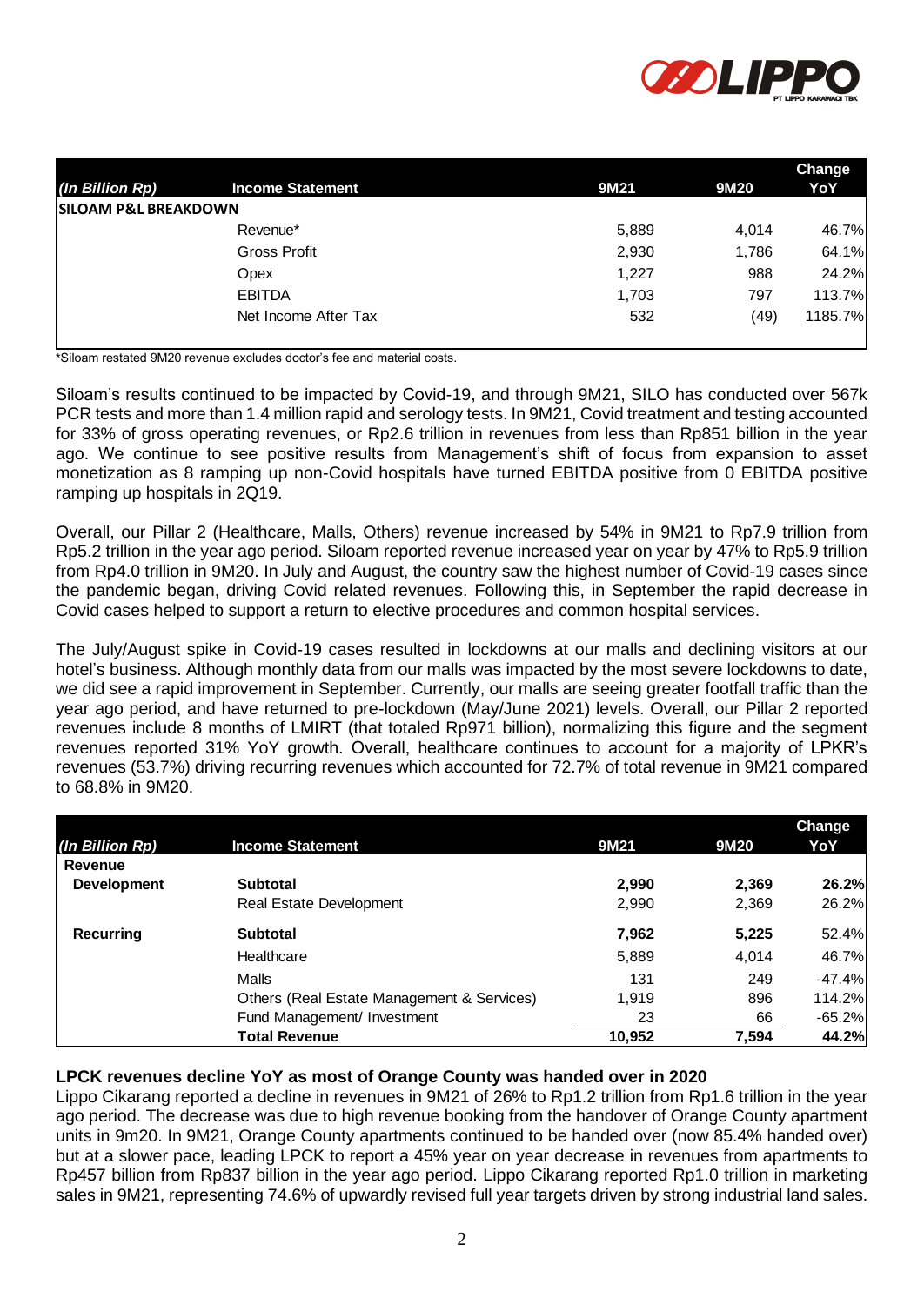

In September 2021, we increased our guidance at LPCK to Rp1.35 trillion in marketing sales from Rp1.15 trillion, led by higher industrial and commercial sales.

#### **Consolidated Gross Profit increased by 52.1% YoY to Rp5.4 trillion in 9M21**

LPKR booked gross profit of Rp5.4 trillion in 9M21 compared to Rp3.5 trillion in 9M20, an increase of 52.1%. The real estate development segment reported an increase in Gross Profit of 24.9% YoY to Rp1.2 trillion in 9M21 from Rp938 billion in 9M20. The largest increase in gross profit was a result of the LMIRT business consolidation starting in 1Q21. Excluding the impact from consolidation, the Healthcare business reported the highest increase in gross profit as Siloam margins continued to widen from its Covid related business, corresponding to an increase of 64.1% to Rp2.9 trillion in gross profit. Meanwhile, the malls and fund management in Pillar 2 and Pillar 3 recorded year on year decreases of 48.4% and 65.2% respectively due to the pandemic situation.

|                     |                                            |       |       | Change   |
|---------------------|--------------------------------------------|-------|-------|----------|
| (In Billion Rp)     | <b>Income Statement</b>                    | 9M21  | 9M20  | YoY      |
| <b>GROSS PROFIT</b> |                                            |       |       |          |
|                     | <b>Real Estate Development</b>             | 1.173 | 940   | 24.8%    |
|                     | Healthcare                                 | 2,930 | 1,786 | 64.1%    |
|                     | Malls                                      | 127   | 246   | $-48.4%$ |
|                     | Others (Real Estate Management & Services) | 1,128 | 501   | 125.4%   |
|                     | Fund Management/ Investment                | 23    | 66    | $-64.9%$ |
| <b>Total</b>        |                                            | 5.381 | 3,538 | 52.1%    |
| GROSS MARGIN (%)    |                                            | 49%   | 47%   |          |

| (In Billion Rp)           | <b>Income Statement</b>                    | 9M21     | 9M20     | Change<br>YoY |
|---------------------------|--------------------------------------------|----------|----------|---------------|
| <b>OPERATING EXPENSES</b> |                                            |          |          |               |
|                           | Real Estate Development                    | (493)    | (532)    | $-7.3%$       |
|                           | Healthcare                                 | (1,227)  | (988)    |               |
|                           | Malls                                      | (122)    | (121)    |               |
|                           | Others (Real Estate Management & Services) | (590)    | (278)    | 112.2%        |
|                           | Fund Management/ Investment                | (33)     | (36)     | $-8.3%$       |
| Total                     |                                            | (2, 465) | (1, 955) | 26.1%         |
| OPEX / REVENUES           |                                            | $-23%$   | $-26%$   |               |

#### **Consolidated 9M21 EBITDA increased by 84.2% YoY to Rp2.9 trillion**

LPKR's reported EBITDA in 9M21 increased by 84.2% YoY to Rp2.9 trillion from Rp1.6 trillion in 9M20. Siloam Hospitals reported EBITDA growth of 113.7% YoY to Rp1.7 trillion driven by higher EBITDA at regional hospitals and Covid hospitals. After normalizing for the EBITDA of Rp267 billion contributed by LMIRT, our core EBITDA growth was 67.3% across the consolidated business. The higher EBITDA in the Real Estate Development business is led by handovers in recently completed Cendana Homes and legacy high rise projects Holland Village and Embarcadero.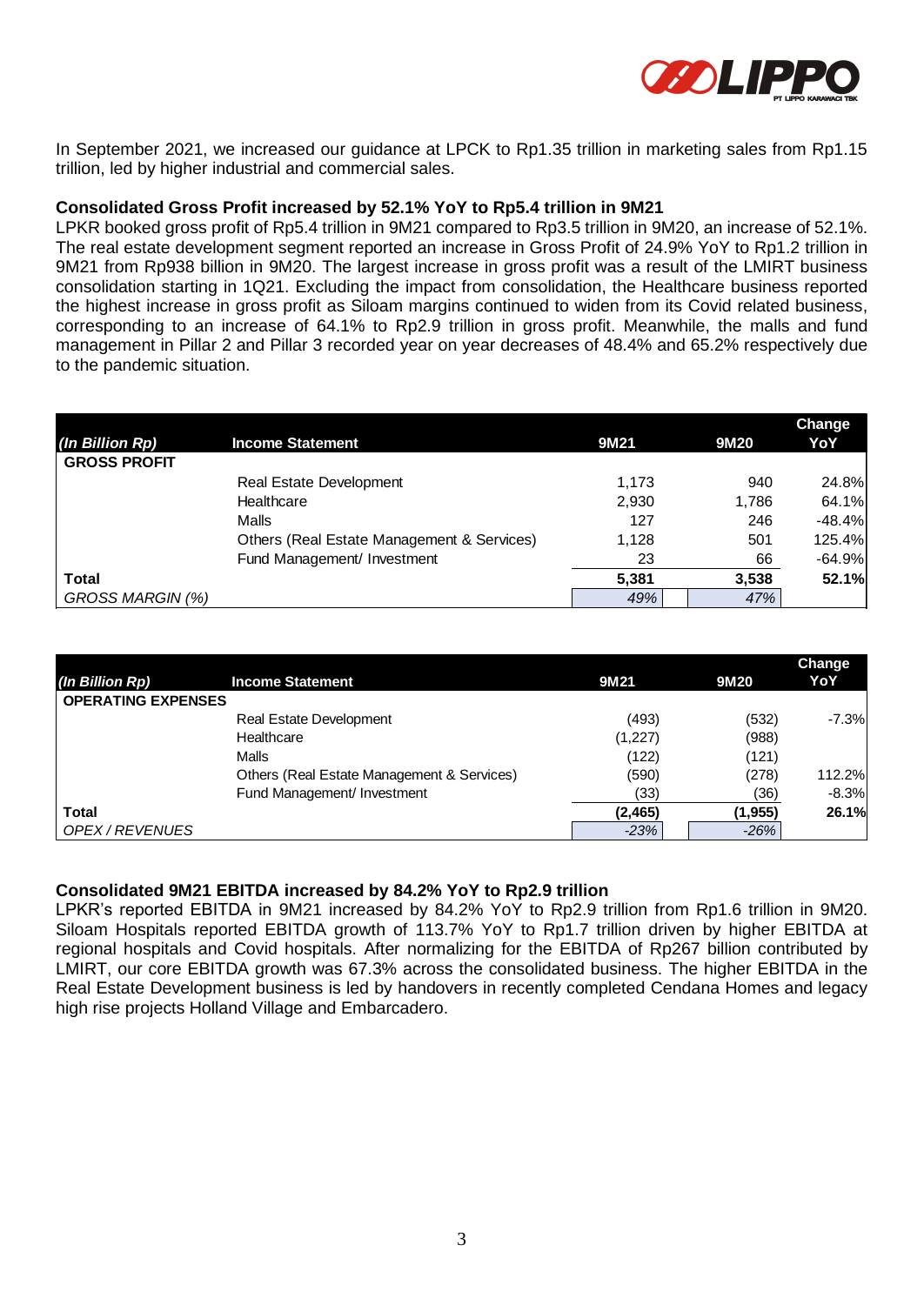

|                      |                                            |       |       | Change    |
|----------------------|--------------------------------------------|-------|-------|-----------|
| (In Billion Rp)      | <b>Income Statement</b>                    | 9M21  | 9M20  | YoY       |
| <b>EBITDA</b>        |                                            |       |       |           |
|                      | Real Estate Development                    | 680   | 408   | 290.7%    |
|                      | Healthcare                                 | 1,703 | 797   | 113.7%    |
|                      | Malls                                      | 5     | 125   | $-96.0\%$ |
|                      | Others (Real Estate Management & Services) | 539   | 224   | 140.6%    |
|                      | Fund Management/ Investment                | (10)  | 30    | $-133.3%$ |
| Total                |                                            | 2,917 | 1,584 | 84.2%     |
| <b>EBITDA MARGIN</b> |                                            | 27%   | 21%   |           |

| (In Billion Rp)             | <b>Income Statement</b>                                                                                                                                                                                                                                                                                                                                                                                                                                                                                                                                                                                                                                                                                                                                                                 | 9M21     | 9M20     | YoY           |
|-----------------------------|-----------------------------------------------------------------------------------------------------------------------------------------------------------------------------------------------------------------------------------------------------------------------------------------------------------------------------------------------------------------------------------------------------------------------------------------------------------------------------------------------------------------------------------------------------------------------------------------------------------------------------------------------------------------------------------------------------------------------------------------------------------------------------------------|----------|----------|---------------|
| <b>EBITDA</b>               |                                                                                                                                                                                                                                                                                                                                                                                                                                                                                                                                                                                                                                                                                                                                                                                         | 680      | 408      | 290           |
|                             | Real Estate Development<br>Healthcare                                                                                                                                                                                                                                                                                                                                                                                                                                                                                                                                                                                                                                                                                                                                                   | 1,703    | 797      | 113           |
|                             | Malls                                                                                                                                                                                                                                                                                                                                                                                                                                                                                                                                                                                                                                                                                                                                                                                   | 5        | 125      | $-96$         |
|                             | Others (Real Estate Management & Services)                                                                                                                                                                                                                                                                                                                                                                                                                                                                                                                                                                                                                                                                                                                                              | 539      | 224      | 140           |
|                             | Fund Management/ Investment                                                                                                                                                                                                                                                                                                                                                                                                                                                                                                                                                                                                                                                                                                                                                             | (10)     | 30       | $-133$        |
| <b>Total</b>                |                                                                                                                                                                                                                                                                                                                                                                                                                                                                                                                                                                                                                                                                                                                                                                                         | 2,917    | 1,584    | 84            |
| <b>EBITDA MARGIN</b>        |                                                                                                                                                                                                                                                                                                                                                                                                                                                                                                                                                                                                                                                                                                                                                                                         | 27%      | 21%      |               |
|                             |                                                                                                                                                                                                                                                                                                                                                                                                                                                                                                                                                                                                                                                                                                                                                                                         |          |          |               |
|                             | Consolidated EBITDA Margin has improved to 27% in 9M21 from 21% in 9M20. The biggest driver of the<br>EBITDA margin strength is the higher margin healthcare segment, as we saw 9M21 EBITDA increase by<br>113.7% at Siloam. On an as reported basis, net loss after tax totaled Rp573 billion and represented a<br>significant improvement from the Rp2.3 trillion loss reported in the year ago period.                                                                                                                                                                                                                                                                                                                                                                               |          |          |               |
| (In Billion Rp)             | <b>Income Statement</b>                                                                                                                                                                                                                                                                                                                                                                                                                                                                                                                                                                                                                                                                                                                                                                 | 9M21     | 9M20     | Change<br>YoY |
| <b>NET INCOME AFTER TAX</b> |                                                                                                                                                                                                                                                                                                                                                                                                                                                                                                                                                                                                                                                                                                                                                                                         |          |          |               |
|                             | Real Estate Development                                                                                                                                                                                                                                                                                                                                                                                                                                                                                                                                                                                                                                                                                                                                                                 | (1, 335) | (2, 499) | 46.6%         |
|                             | Healthcare                                                                                                                                                                                                                                                                                                                                                                                                                                                                                                                                                                                                                                                                                                                                                                              | 532      | (49)     | 1185.7%       |
|                             | Malls                                                                                                                                                                                                                                                                                                                                                                                                                                                                                                                                                                                                                                                                                                                                                                                   | (118)    | 63       | 287.3%        |
|                             | Others (Real Estate Management & Services)                                                                                                                                                                                                                                                                                                                                                                                                                                                                                                                                                                                                                                                                                                                                              | 370      | 123      | $-200.8%$     |
|                             | Fund Management/ Investment                                                                                                                                                                                                                                                                                                                                                                                                                                                                                                                                                                                                                                                                                                                                                             | (22)     | 21       | 204.8%        |
| <b>Total</b>                |                                                                                                                                                                                                                                                                                                                                                                                                                                                                                                                                                                                                                                                                                                                                                                                         | (573)    | (2, 341) | 75.5%         |
| <b>Recent Events</b>        |                                                                                                                                                                                                                                                                                                                                                                                                                                                                                                                                                                                                                                                                                                                                                                                         |          |          |               |
|                             | LPKR launched the second phase of Cendana Parc in 3Q21 in Lippo Village. In total, 94% of the 724 homes<br>were sold in this second phase, with over 90% taking up a mortgage. Cendana Parc Phase II generated over<br>Rp678 billion in marketing sales and an average selling price of Rp903.4 million.                                                                                                                                                                                                                                                                                                                                                                                                                                                                                |          |          |               |
|                             | LPKR named Daniel Phua as Chief Financial Officer replacing Tevilyan Yudhistra Rusli in the quarter. Mr.<br>Phua brings with him over 26 years of experience in various senior level positions across Asia Pacific. Over<br>the past three years, Mr. Phua has served as CFO of Siloam, and prior to that held various senior executive<br>positions including as CFO at Singapore Post, Group CFO/Head of Business Transformation at PT Blue Bird<br>Tbk., and Group Head of Audit and Risk Management at Astra International.                                                                                                                                                                                                                                                         |          |          |               |
|                             | LPKR, the country's leading real estate and healthcare operator, today welcomes Dr. Kartini Sjahrir and Mrs.<br>Gita Irmasari to the Company's Board of Commissioner and Directors, respectively. The appointment of Dr.<br>Sjahrir, who is also a member of Siloam Hospital's Board of Commissioners, signify the further integration of<br>healthcare as a core part of LPKR's business. Further, these appointments will bring greater gender diversity<br>to LPKR's top leadership and reflects the Company's commitment to promoting sustainability and ESG goals.                                                                                                                                                                                                                 |          |          |               |
|                             | CEO of Lippo Karawaci, John Riady stated, "Our core businesses of property and healthcare continue to<br>show strong results despite the pandemic-induced lockdowns. In 9M21, our property marketing sales<br>increased 71% to Rp3.9 trillion compared to Rp2.3 trillion in the year ago period. As the 3 <sup>rd</sup> quarter ended,<br>the second wave of Covid in Indonesia has passed and our resilient customers lives have begun to return<br>to normal. As mobility restrictions continue to be lifted, our hospitals are being frequented for non-Covid<br>medical care, our property launches attended while adhering to social distancing measures, and our malls<br>are reopening and being entered through enhanced mobility tracking measures. As a Group, we continue to |          |          |               |

# **Recent Events**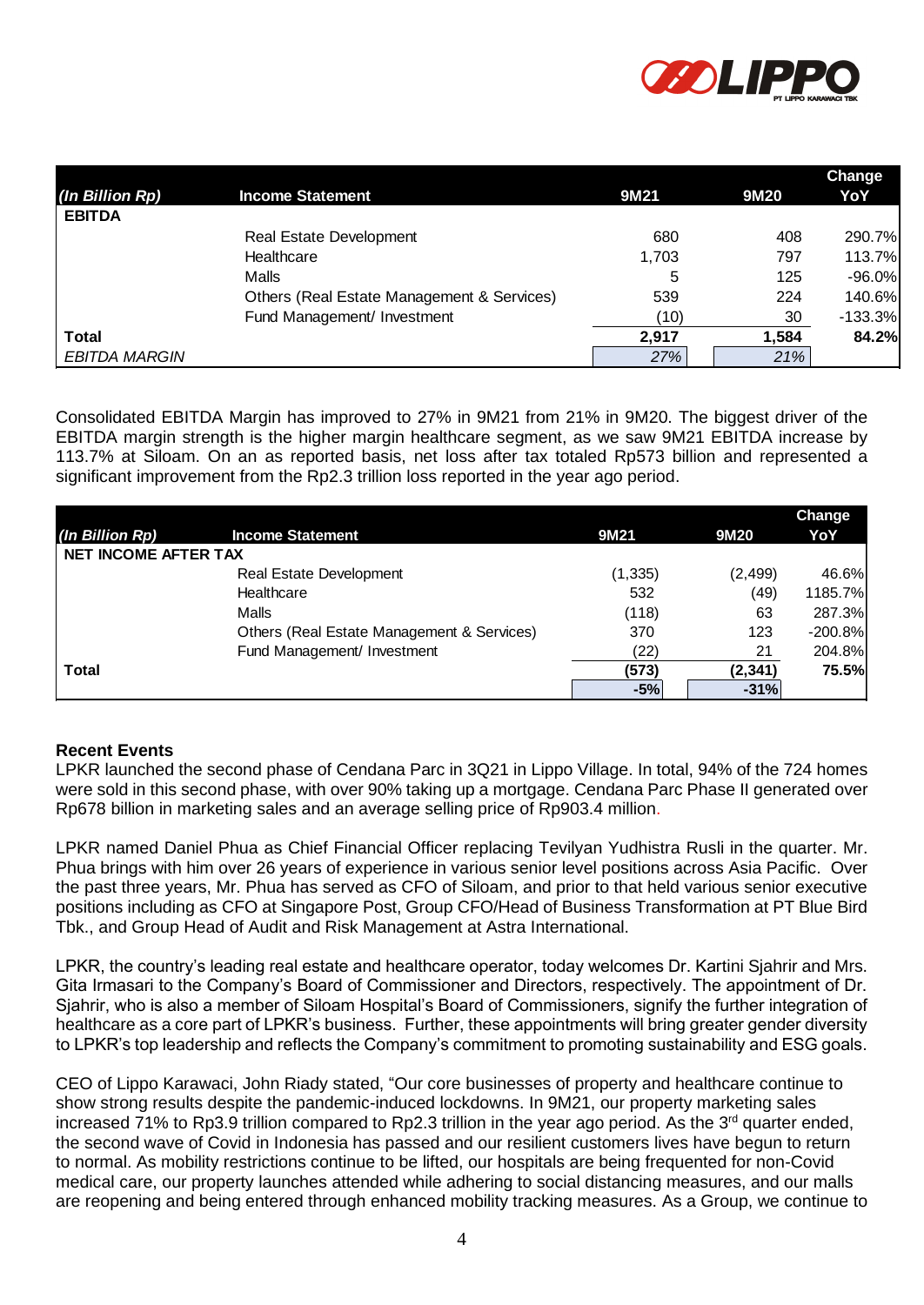

work to support our clients, partners, employees and Government in the vaccination drive and treatment of those in need, to date, we have vaccinated over 370,000 Indonesians and treated more than 31,028 for Covid"

| Project                                        | Location                                      |                     | FY21 Marketing 9M21 Marketing 9M21 Units 9M21 Land ASP |             |               |
|------------------------------------------------|-----------------------------------------------|---------------------|--------------------------------------------------------|-------------|---------------|
|                                                |                                               | <b>Sales Target</b> | Sales (RpBn)                                           | sold        | (Rpm per sqm) |
| <b>Holdco</b>                                  |                                               | 2.850               | 2.879                                                  | 4,413       | 12.1          |
| Lippo Village                                  | West Greater Jakarta                          | 1,800               | 1,788                                                  | 1,891       | 10.9          |
|                                                | Holland Village Manado Manado, North Sulawesi | 63                  | 114                                                    | 122         | 9.9           |
| Tanjung Bunga                                  | Makassar, South Sulawesi                      | 250                 | 217                                                    | 414         | 6.5           |
| San Diego Hills                                | Karawang, West Java                           | 350                 | 291                                                    | 1,852       | 20.8          |
| Kemang Village                                 | South Jakarta                                 | 122                 | 72                                                     | 8           | 14.1          |
| Hillcrest & Fairview (LV) West Greater Jakarta |                                               | 70                  | 80                                                     | 40          | 17.2          |
| St. Moritz                                     | West Jakarta                                  | 30                  | 211                                                    | 5           | 11.8          |
| Park View                                      | South Jakarta                                 |                     | 1                                                      | 1           | 15.0          |
| Holland Village Jakarta                        | North East Jakarta                            | 100                 | 57                                                     | 31          | 13.6          |
| Lippo Office Thamrin                           | Central Jakarta                               | 15                  | 16                                                     | 2           | 41.5          |
| Embarcadero Suites                             | Tangerang                                     | 50                  | 33                                                     | 47          | 15.6          |
| Retail Inventory                               | Sumatera                                      |                     |                                                        |             |               |
| <b>Lippo Cikarang</b>                          |                                               | 1,350               | 1,007                                                  | 619         | 7.5           |
| Residential                                    | East Greater Jakarta                          | 25                  | 22                                                     | 17          | 8.3           |
| Waterfront                                     | East Greater Jakarta                          | 700                 | 388                                                    | 453         | 10.1          |
| Commercial                                     | East Greater Jakarta                          | 125                 | 230                                                    | 6           | 8.9           |
| Industrial                                     | East Greater Jakarta                          | 450                 | 303                                                    | 93          | 1.8           |
| DS <sub>8</sub>                                | East Greater Jakarta                          |                     | 13                                                     | $\mathbf 1$ | 1.7           |
| Orange County                                  | East Greater Jakarta                          | 50                  | 52                                                     | 49          | 16.4          |
| Total                                          |                                               | 4,200               | 3,886                                                  | 5,032       |               |

# **About Lippo Karawaci ("LPKR") [\(www.lippokarawaci.co.id\)](http://www.lippokarawaci.co.id/)**

Listed on the Indonesia Stock Exchange, Lippo Karawaci ("LPKR") is Indonesia's leading integrated real estate company with total assets of US\$4.4 billion at 30 September 2021. Our core business comprises residential developments and healthcare. We are also actively involved in integrated developments, lifestyle malls, hospitality, township development and management, as well as asset management services.

Currently, the Company has a presence in 40 cities, and is a leading Indonesian property developer with 1,362 ha of landbank ready for development. Through our two publicly listed subsidiaries, PT Lippo Cikarang Tbk, and PT Gowa Makassar Tourism Development Tbk, of which LPKR owns 84.0% and 62.7% respectively, LPKR develops and operates urban developments at Lippo Cikarang in Bekasi and at Tanjung Bunga in Makassar. Additionally, LPKR owns 55.4% of PT Siloam International Hospitals Tbk, Indonesia's leading private hospitals network, with 40 hospitals across 26 cities nationwide.

LPKR holds a 58.4% ownership stake in Lippo Malls Indonesia Retail Trust, a listed REIT in Singapore with US\$1.3bn of assets under management at 30 September 2021.

**For more information, please contact:**

\_\_\_\_\_\_\_\_\_\_\_\_\_\_\_\_\_\_\_\_\_\_\_\_\_\_\_\_\_\_\_\_\_\_\_\_